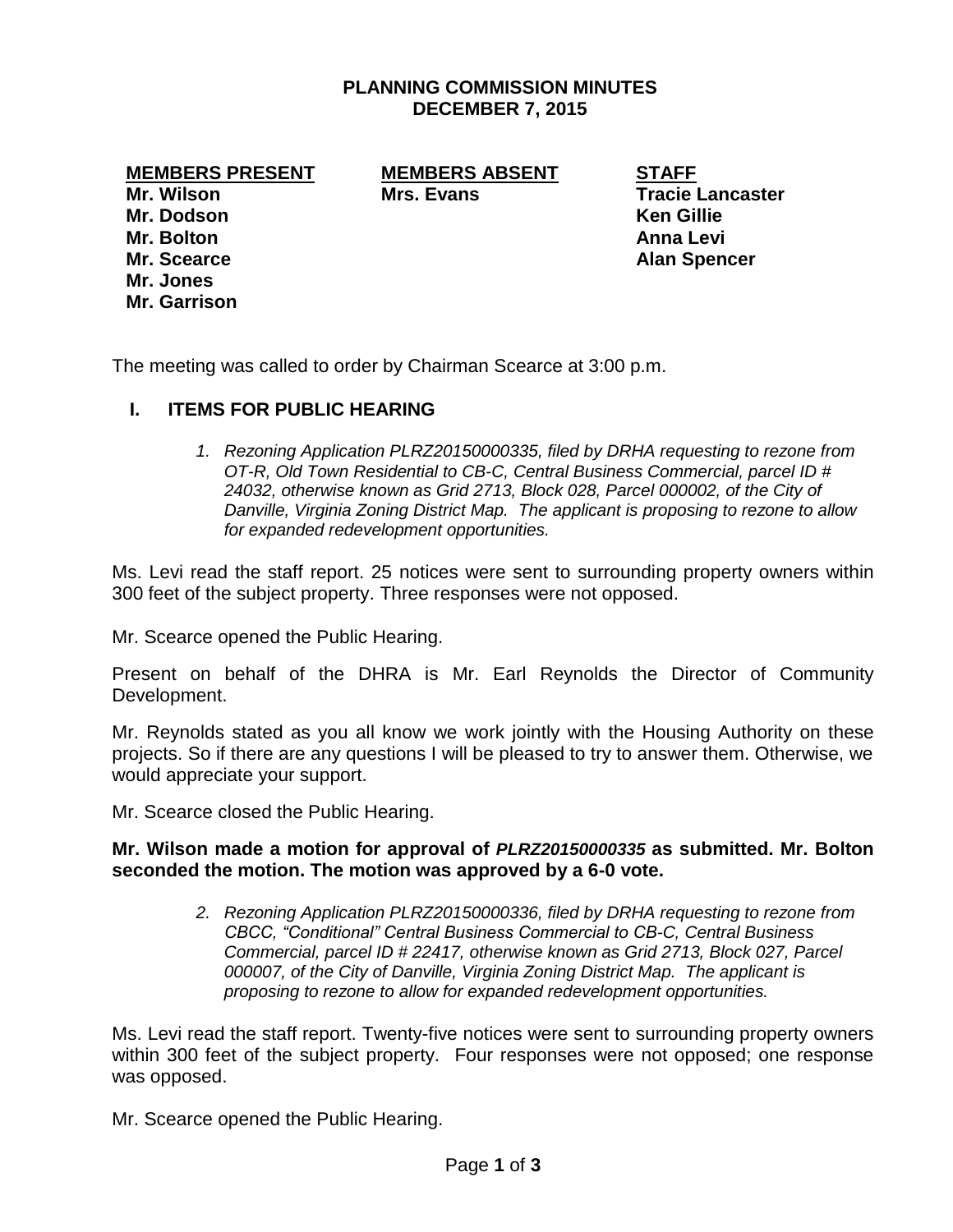Mr. Scearce closed the Public Hearing.

#### **Mr. Garrison made a motion for approval of** *PLRZ20150000336* **as submitted. Mr. Dodson seconded the motion. The motion was approved by a 6-0 vote.**

*3. Special Use Permit Application PLSUP20150000337, filed by BW of Danville LLC, requesting a Special Use Permit for a waiver for increase in building height in accordance with Article 3M, Section C, Item 20 of the Code of the City of Danville, Virginia 1986, as amended at parcel ID # 04434, otherwise known as Grid 1708, Block 009, Parcel 000060 of the City of Danville, Virginia Zoning District Map. The applicant is proposing construction at 56' where 50' is the maximum allowed.*

Ms. Levi read the staff report. Twenty-nine notices were sent to surrounding property owners within 300 feet of the subject property. Six responses were not opposed.

Present of behalf of this request is Mark Johnson from LED Professionals representing BW of Danville.

Mr. Johnson stated this is the same hotel group that I brought before you last month. They wanted to be on Riverside originally and as we were pursing the other property this property came available. It's the same hotel brand that we looked at last month. If you have any questions I will be glad to answer them.

Mr. Dodson stated will this take place of the one you were going to build on Piedmont Drive?

Mr. Johnson stated yes. I understand that the owners of the Piedmont Place have been contacted by another interested party.

Mr. Wilson stated so there is a hotel sitting there now?

Mr. Johnson stated no sir.

Mr. Wilson stated not there I know but a similar hotel is sitting nearby right?

Mr. Johnson stated there are several hotels in this Riverside Drive area. This is the Big Sale warehouse site. So there are hotels on the other side of Audubon such as the Hampton and the Marriott.

Mr. Scearce stated my understanding is that they will build a new Hampton Inn in that site and then they will rebrand the other Hampton with a new name.

Mr. Johnson stated yes it will change names or something.

Mr. Wilson stated I didn't know how specific we could ask questions.

Mr. Johnson stated they will demolition the old tobacco warehouse to build this hotel.

Mr. Scearce closed the Public Hearing.